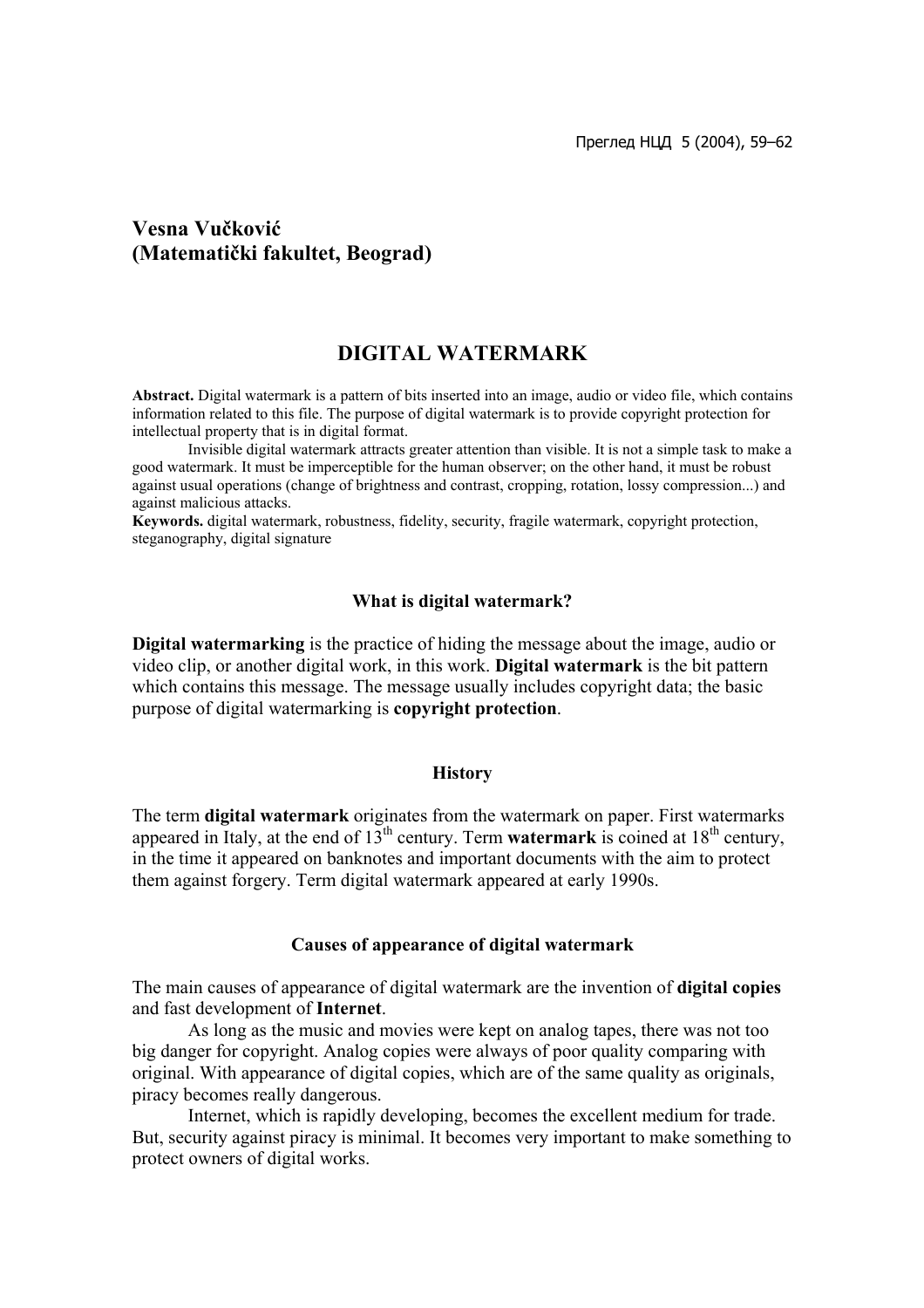### **Encryption of data before sending**

For security against the theft of digital works on Internet, one solution is encryption of files before sending. The customer gets from salesman the decryption key. The data travel encrypted. After arriving of the data, the customer decrypts them. This solution has the drawback: there aren't any guaranties what the customer will do with the work after decryption - if he will, for example, resale it.

### **Where to write in the copyright data**

It's important that copyright information is stored permanently somewhere in the work. One solution is to store it in file's header. This solution is not good - saving this work in the other format, copyright information will be lost.

For permanently saving copyright information, it must be written together with file's data. For example, we can write information about the owner of the image, inside the very image, changing some pixels. That is **watermarking**.

### **Visible and invisible digital watermark**

Embedding of watermark (changing the pixels of image) may be:

- (intentionally) noticeable **visible** watermark
- imperceptible **invisible** watermark

The invisible watermark is much bigger challenge for scientists than visible.

#### **Requests for good watermark**

The good watermark must fulfill several fairly opposite requests:

- **Fidelity**: Changes of image (or other digital work) must be imperceptible for casual observer
- **Robustness**: Watermark must withstand habitual operations (if the work is image: changing of brightness and contrast, rotation, scaling, cropping, lossy compression; in the case of audio or video: changing of sound magnitude, changing of number of frames per second...)
- **Security**: The watermark must withstand hostile attacks; it may be removed from the work only if distortions are so strong that the work is out of commercial interest.

### **Embedding and detection techniques**

There exist many different embedding and detection techniques. Basic classification is on informed and blind techniques.

**Embedding** is **blind** if it doesn't take into account work's characteristics.

**Informed embedding** previously analyses work; results of such embedding are better.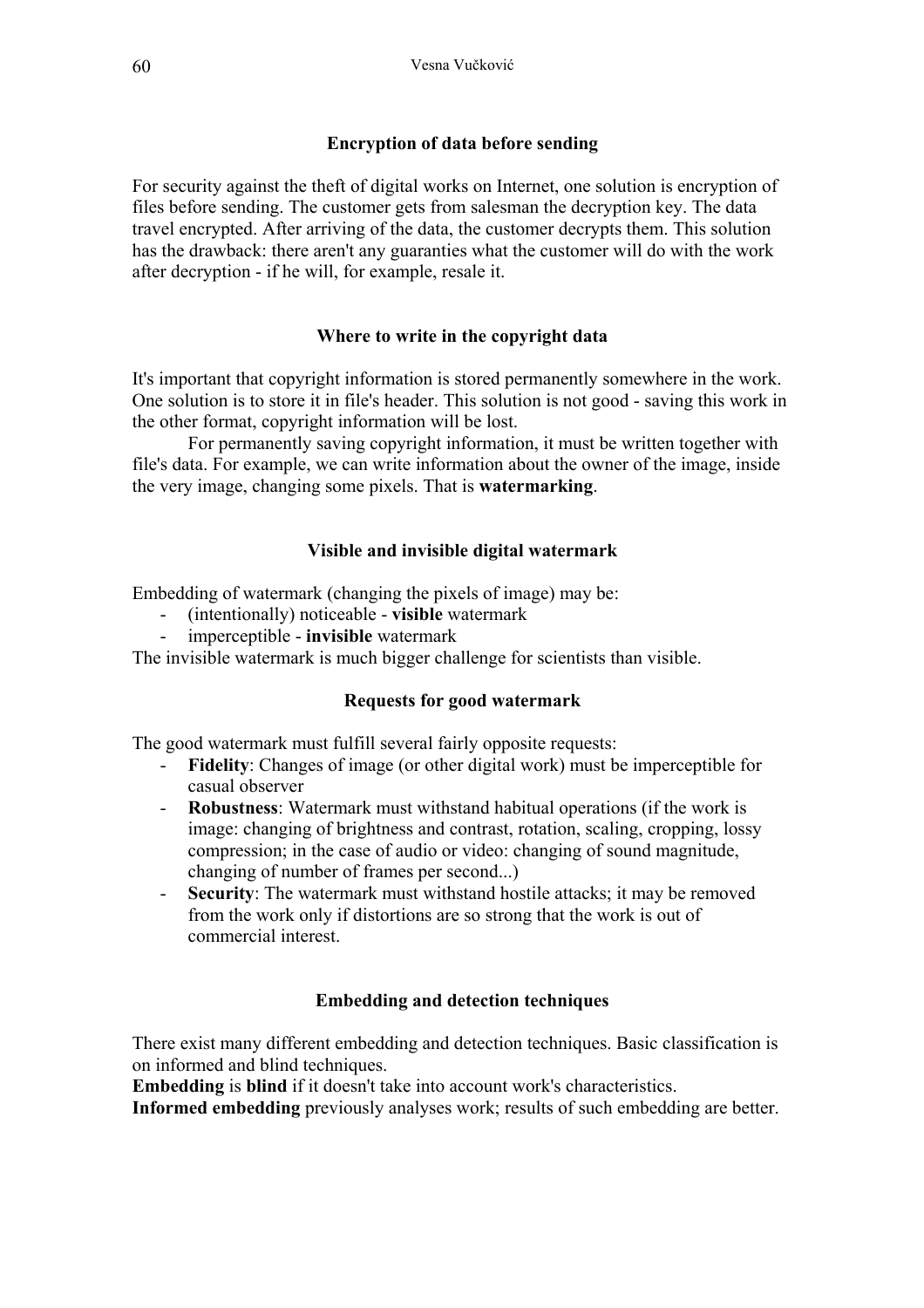**Detection** is **informed** if detector with watermarked work also uses original work (without watermark). In this case the watermark is given by subtraction original from watermarked work. That is usually neither good, nor possible choice. **Blind detector** doesn't use original work in watermark detection.

### **Embedding of other contents**

In digital work, besides the data about it, may be embedded the other content. Steganography investigates techniques of secret messages hiding. Although watermarking and steganography share same ideas (putting one content into another), there is a great difference in realization. In transmission of secret messages, the secrecy is the most important requirement. Adversary may not be aware of pure existence of the message in the work. Here, it is the most important that fidelity stays untouched. Sometimes, the robustness is even undesirable characteristic. Instead of being robust, usually secret messages are fragile, and disappear at the least changes of file. That is the reason why the techniques of the embedding are very different. In steganography, common technique is embedding in the least significant bits. In watermarking, in order to improve robustness, embedding technique is considerable different; for example, often the watermark is embedded in frequency domain.

There exists also **steganographic watermarking** - embedding of secret messages about the contents of the work. For example, it is very simple to change the content of photography in Photoshop: removing somebody from the photo, changing license plate on the car... Therefore, there exists real danger of changes in very important photography which should be used as a proof in the court. If we wish to prevent the forgery, we may embed in photo the digital signature, which will not be correct if the adversary changes some detail on the photo. Digital signature is often embedded in the least significant bits, on the basis of contents of most significant bits.

#### **Some watermarking applications**

Today, there exist a lot of applications of the digital watermarking:

- **Broadcast monitoring:** Watermark may be embedded in the advertising spot, or in the movie; it is easier to monitor one pattern, than the whole movie. In that way, advertisers know if it is broadcasted the whole time of advertisement that is paid. The movie's copyright owners know if a pirate TV station broadcasts their movie.
- **Copy control**: U.S. legislation allows that TV spectators record TV broadcast for later viewing. However, copy of that copy is not allowed. In the broadcast it may be embedded fragile watermark that means "copy allowed"; video recorder would erase that watermark, and the copy will not contain that watermark.
- **Informing conscientious users about copyrights**: Digimarc embedded his watermark detector in Adobe Photoshop. In this way, everyone may inform himself who is the owner of the work (provided that the owner was embedding the Digimarc's watermark in the work).
- **Content authentication:** The possibility of the digital works authentication is very important. This is true for all kinds of digital works, for photographs and